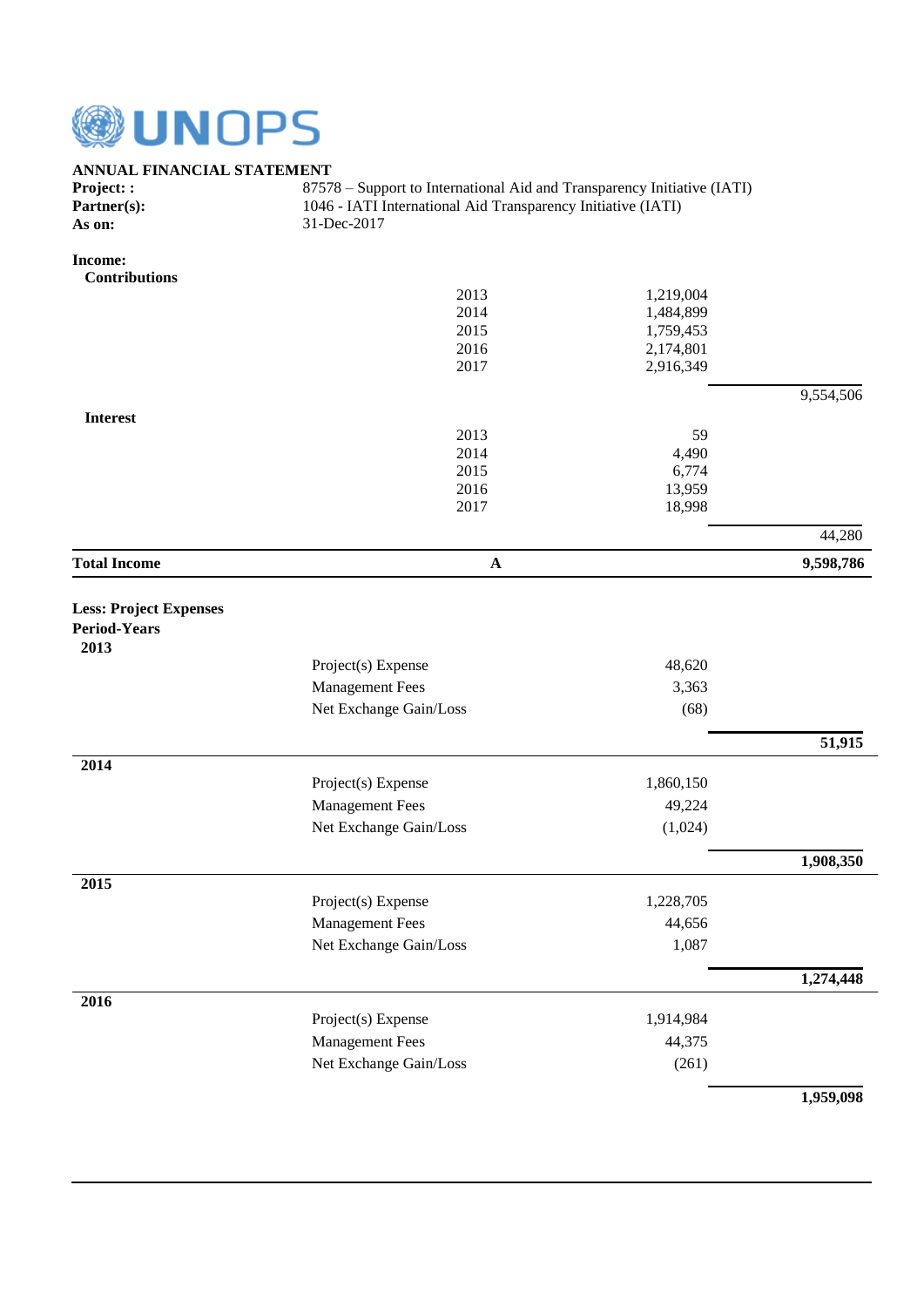

## **ANNUAL FINANCIAL STATEMENT**

**Project: :** 87578 – Support to International Aid and Transparency Initiative (IATI) Partner(s): 1046 - IATI International Aid Transparency Initiative (IATI) **As on:** 31-Dec-2017

| 2017                                    |                        |             |           |                |
|-----------------------------------------|------------------------|-------------|-----------|----------------|
|                                         | Project(s) Expense     |             | 1,907,474 |                |
|                                         | <b>Management Fees</b> |             | 54,558    |                |
|                                         | Net Exchange Gain/Loss |             | (638)     |                |
|                                         |                        |             |           | 1,961,394      |
| <b>Total Expenditure</b>                |                        | B           |           | 7,155,205      |
| <b>Less: Project Advances</b>           |                        | $\mathbf C$ |           | 2,526          |
| <b>Less: Project Capitalised Assets</b> |                        | D           |           | $\overline{0}$ |
| <b>Project Cash Balance</b>             |                        | $A-B-C-D$   |           | 2,441,055      |
| Less: Commitments**                     |                        | $\bf{E}$    |           | 212,036        |
| <b>Project Fund Balance</b>             |                        | $A-B-C-D-E$ |           | 2,229,019      |

Notes:

\* All amounts are in USD. Transactions in non-USD have been converted to USD at the UN operational rate of exchange as on the date of the transaction.

\*\* The statement is prepared in accordance to IPSAS reporting requirement, the reported figure under commitment is for

information and it discloses only the expected utilisation of project funds as of the reporting period , these commitments are not charged as an expense until the goods are delivered or services rendered.

\* Project advances include operational advances, prepayments, petty cash, and any VAT payments to suppliers that have yet to be recovered.

| Certified by:             |   | Comment: |
|---------------------------|---|----------|
| <b>MERON MEKURIAW</b>     |   |          |
| <b>FINANCE SPECIALIST</b> | e |          |
| SSC IPAS, UNOPS HQ        |   |          |

Date: 20 June 2018

Report run on: 20 Jun 2018